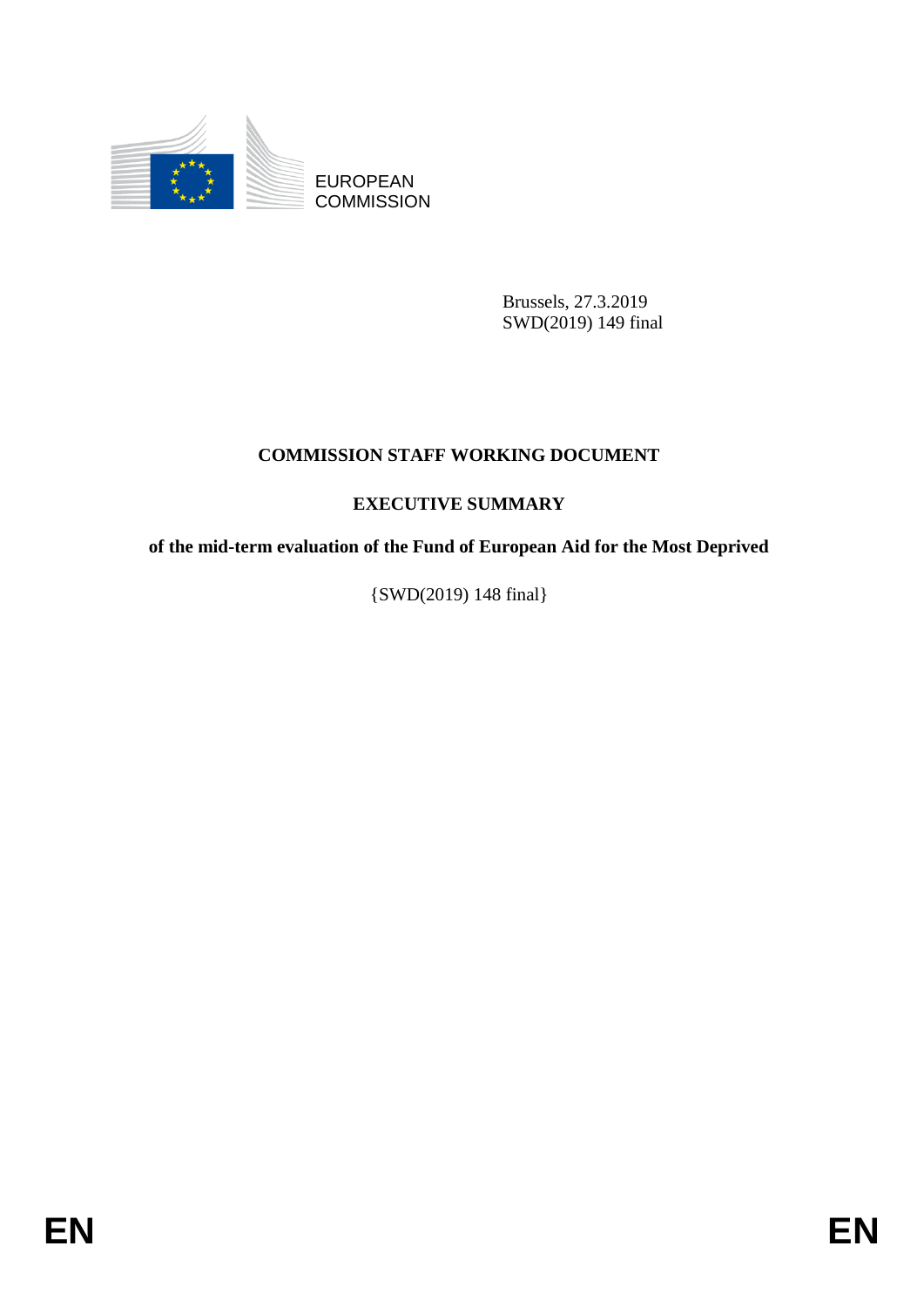#### **EXECUTIVE SUMMARY**

This document aims to present the main findings and conclusions of the mid-term evaluation of the Fund for European Aid to the Most Deprived (FEAD) for the period up to the end of December 2017. The evaluation falls within the period of preparation of the 2021-2027 EU Funds, and preliminary results of this evaluation (including the results of the structured surveys of end recipients) have informed the impact assessment for the future European Social Fund Plus that will integrate FEAD and provide support to the most deprived. This is reflected in the continued focus on those who are most in need, specific provisions to maintain the flexibility of implementation, the simplification of the monitoring framework and the expanded requirements for evaluations.

## **Background**

FEAD's general objective is to promote and enhance social inclusion and therefore ultimately contribute to the goal of eradicating poverty in the Union. FEAD is therefore helping to reach the target of reducing the number of persons at risk of poverty and social exclusion by at least 20 million in accordance with the Europe 2020 strategy. FEAD was set up in 2014 and follows on the EU's previous food distribution programme for the most deprived people (MDP). Unlike MDP, FEAD includes an additional social inclusion component and provides material goods, which gives Member States greater flexibility and diversity in the type of support they can provide to tackle the worst forms of poverty. In addition to food and basic material assistance, FEAD also delivers accompanying measures, which consist of providing advice and guidance to end recipients and therefore promoting their social inclusion. FEAD is implemented under shared management between Member States and the Commission. It is delivered via partner organisations.

#### **Resources mobilised by FEAD**

Unlike MDP, FEAD benefits all Member States. Under FEAD, EUR 3.8 billion are available in current prices and are complemented by a minimum of 15 % in matching funding allocated by the Member States, bringing the total value of the Fund to approximately EUR 4.5 billion. Up to 2017, 27 Member States accounted for EUR 1 973 million in cumulated eligible public expenditure, representing 44 % of the total resources of the Member States' operational programmes.

#### **Key quantitative achievements**

• Based on estimations by partner organisations, FEAD supported on average 12.7 million persons per year between 2014 and 2017. Women make up about half of the total number of people receiving support. Children are a large target group representing about 30 % of all recipients. Migrants and other minorities (11 %), people aged 65 years or over (9 %), disabled persons (5 %) and homeless persons (4 %) are also key target groups.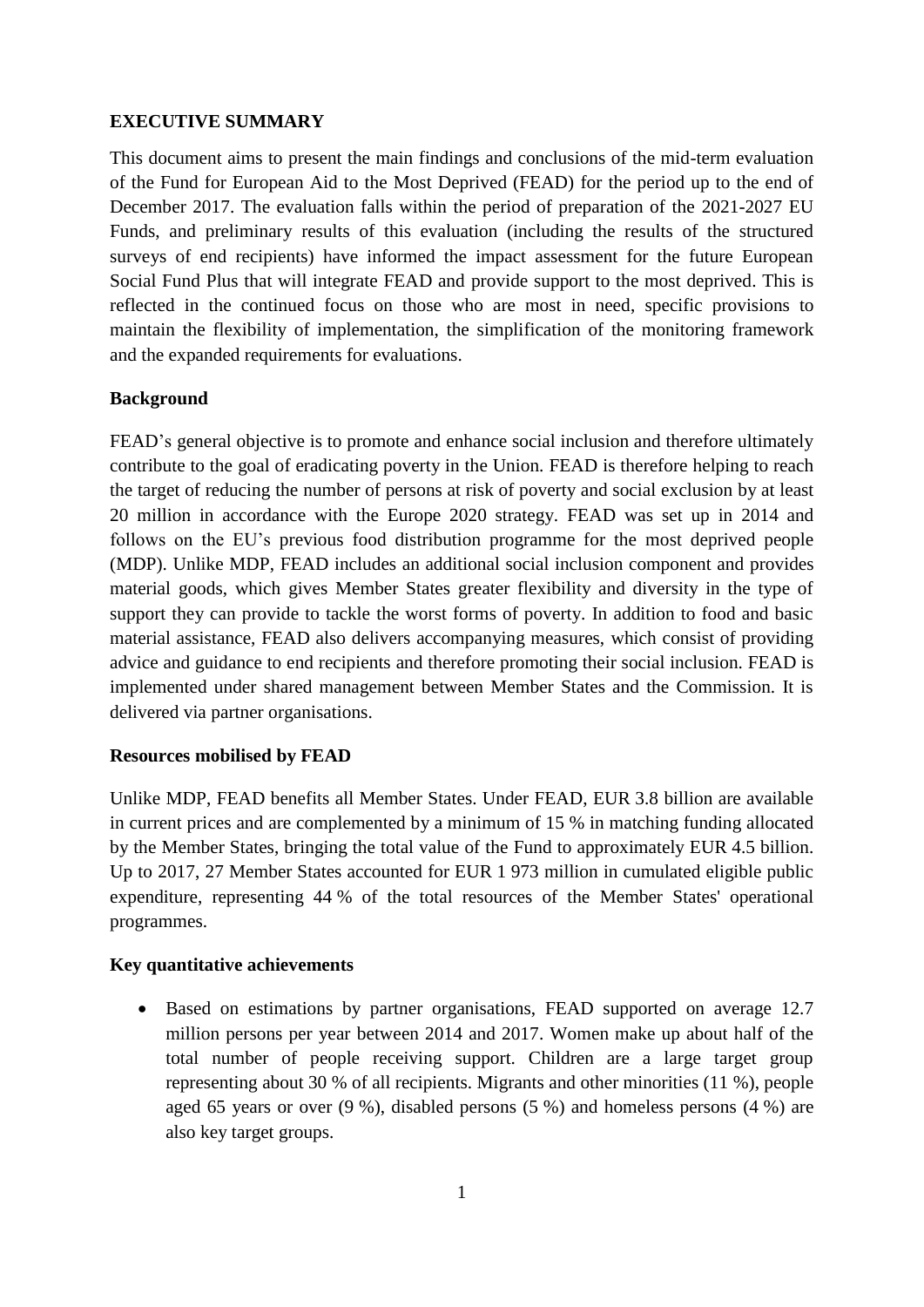Overall, more than 1.3 million tonnes of food were distributed between 2014 and 2017. Social inclusion support reached about 66 000 persons.

#### **Main findings**

**Effectiveness:** FEAD is providing much needed food and basic material assistance to a large number of the most deprived and is complemented by accompanying measures providing guidance and advice for their social inclusion. FEAD is also adaptable and responsive to emerging needs, while other programme changes can be lengthy. All horizontal principles (gender equality and equal opportunities, respect of dignity, partnership) are relevant, but more could be done to reduce food waste by relying more on food donations. FEAD is a means to free up the financial resources of end recipients so they can buy other goods/services. FEAD has many indirect effects and 'soft' results (e.g. greater self-esteem). A notable impact FEAD has had in some countries is the increased capacity and professionalisation of partner organisations and organisations involved in the distribution of assistance.

**Coherence:** Having increased the number and type of end recipients reached, FEAD is coherent and complementary to national poverty alleviation systems. FEAD is coherent with the Europe 2020 strategy and with the newly proclaimed European Pillar of Social Rights. By targeting different groups or providing complementary measures, FEAD also complements other EU Funds, notably the European Social Fund and the Asylum, Migration and Integration Fund as well as the EU's Employment and Social Innovation programme.

**Efficiency:** Due to the different types and frequency of support provided, and the nature of target groups, there are large variations in costs per food and costs per person across Member States. Rules governing FEAD are simpler in comparison with those governing the European Social Fund, which enables FEAD to address 'social emergencies'. However, the administrative costs for monitoring, distribution and delivery are still considered to be high. There is consistent evidence of 'gold plating', leading to excessive requirements, such as the requirement imposed by most Member States (mostly on the partner organisation) to register end recipients. The two flat rates introduced by FEAD for administrative, transport and storage costs and accompanying measures are useful for simplifying management (compared to real costs).

**Added Value:** Due to the additional budget, FEAD has a notable positive effect in nearly every Member State in particular concerning new target groups, new activities, and greater territorial coverage. FEAD is a highly visible fund, but there is little evidence yet of national funding taking over from FEAD. There is also evidence of considerable enhanced effects in terms of mutual learning. Discontinuing FEAD would have significant consequences in many Member States where FEAD is the main food and material assistance provider. FEAD